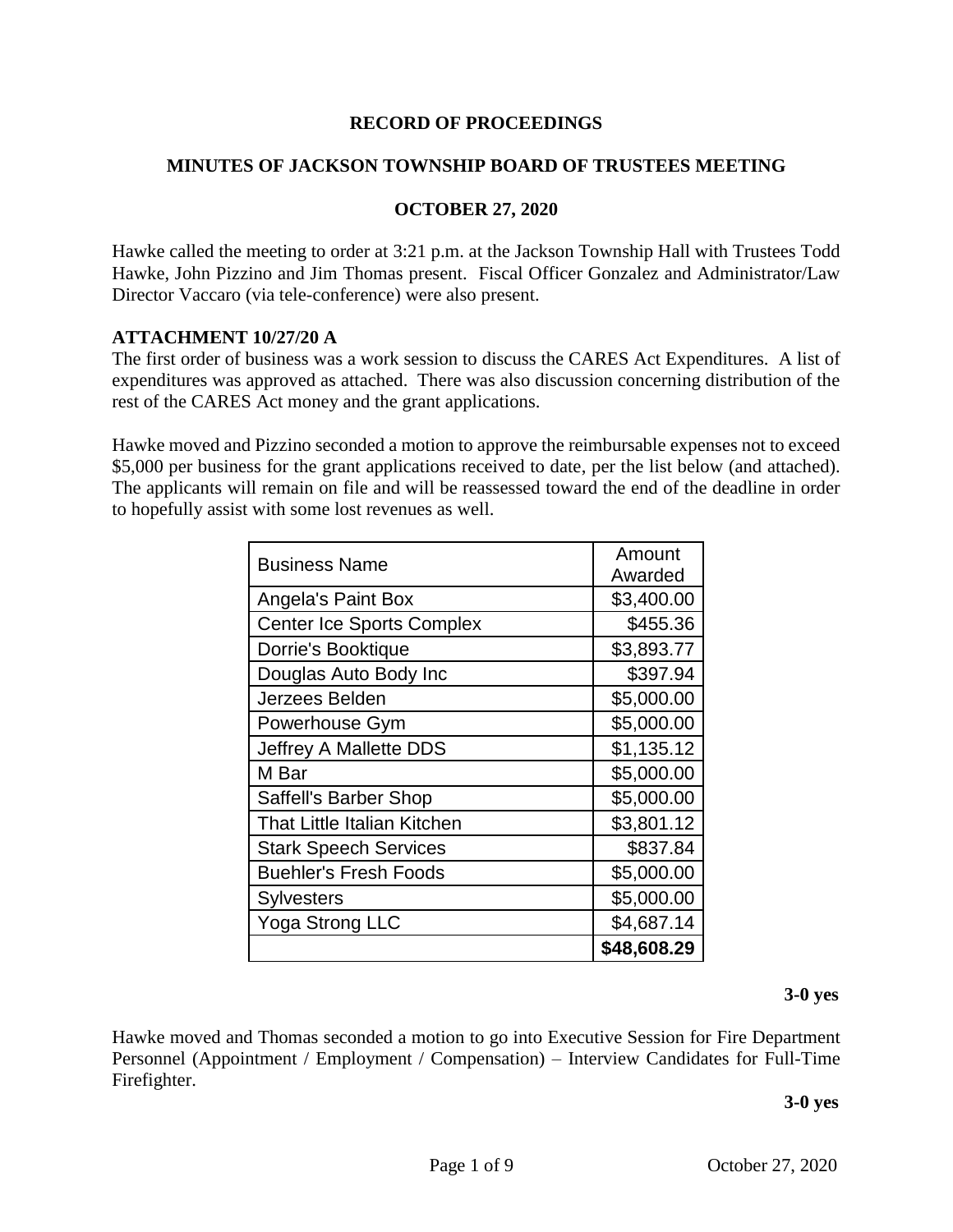Hawke moved and Thomas seconded a motion to go into Executive Session to consider the sale of property, if premature disclosure of information would give an unfair competitive or bargaining advantage to a person whose personal, private interest is adverse to the general public interest – Administration Department.

**3-0 yes**

Upon return from Executive Session at 5:00 p.m., Hawke called the General Session to order. Hawke requested that all cell phones be silenced at this time.

Assistant Law Director FitzSimmons, Police Chief Brink, Fire Chief Hogue, Public Works Director Rohn, and Zoning Inspector Poindexter were also in attendance during the General Session.

The Pledge of Allegiance was recited.

#### **Public Speaks**

President of Jackson Local School Foundation, Justin Hardesty of 6464 Corrine Dr. NW, Canton, OH 44718, along with Jim Camp, the immediate past President, addressed the Trustees. He wanted to express the Foundation's gratitude to the Schroer Group, Jackson Township, and Jackson Local Schools. He thanked the Trustees, Fiscal Officer/Economic Development Director Gonzalez and Administrator/Law Director Vaccaro for attracting the Schroer Group to Jackson Township. And in doing so, placing the Foundation as the recipient of a generous annual contribution from the Schroer Group. This contribution will allow the Foundation to continue its important work for the kids and is critical to the Foundation as it finds its way through this pandemic. Justin also informed the Board that effective January 1, 2021, the Foundation will be merging with the Jackson HS Alumni Association. In addition, the Polar Bear Plunge is planned for February 6, 2021.

Julie Edwards, President of the Lake Cable Garden Club, is here on behalf of Whitney Sabina, a senior at Jackson HS. Julie is requesting permission from the Trustees to place a Gold Star Memorial in Jackson Park North near the Blue Star Memorial. The Gold and Blue Star Memorials are a project of the National and State Garden Clubs, therefore Whitney reached out to Julie to collaborate on this project. The Lake Cable Garden Club agreed to collaborate with Whitney, even though they are a small club, as Whitney assured them she would raise all the funds needed. The marker itself costs \$1,590, however Julie is unsure of additional expenses in terms of placing the marker. The Garden Club has been in touch with Dave Ruwadi, and have discussed the relevant details. The Gold Star Memorial honors the families of those who have lost loved ones defending our country. Whitney's target date for celebrating the dedication of the memorial is Memorial Day of 2021. Julie informed the Trustees that the application process takes approximately two weeks and must include the funds for the memorial. It will then take around 16 weeks to manufacture the memorial and someone would need to be here to receive the memorial when it is delivered.

If the Township or anyone individually is interested in making a donation, the donation can be made to "Heroes Honored Inc." Julie has not personally met Whitney, however over the course several emails, feels very confident in her ability to raise the needed funds as well as organize an appropriate dedication ceremony. The Lake Cable Garden Club fully supports her efforts. Julie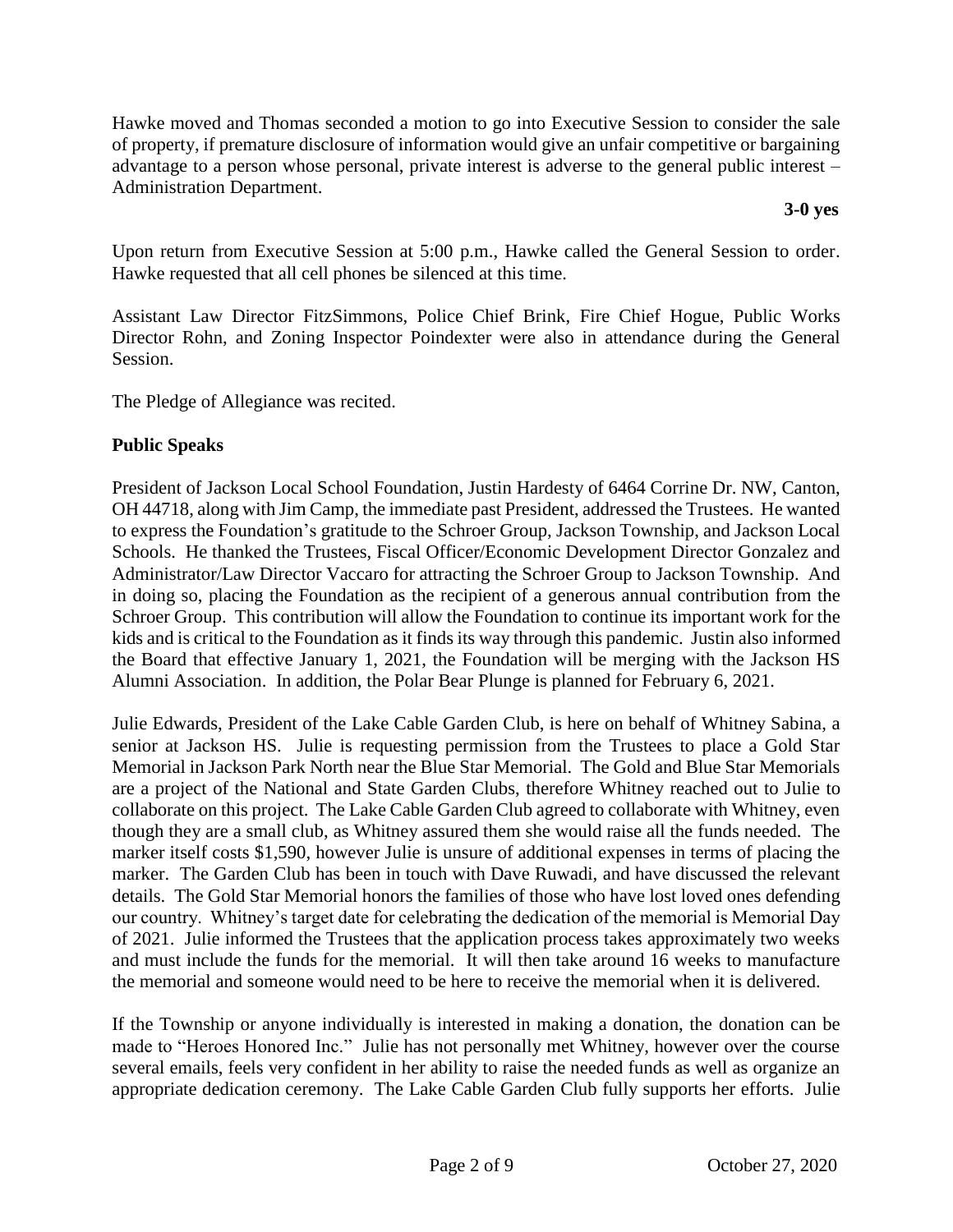is here asking for the Township' permission and for Jackson Township to provide the landscaping needed to prepare the site, and to accept the marker when it is delivered.

Hawke remarked how appropriately this is going to tie in with the Foundation's presentation as well, being that it is part of Whitney's capstone project for the Jackson Academy of Global Studies. He has discussed this project with Rohn and Ruwadi, and feels it will be a nice addition to the park.

Hawke moved and Pizzino seconded a motion that we authorize the placement of the Gold Star Memorial in North Park as described and in conjunction with the Garden Club.

**3-0 yes**

Mr. Hardesty addressed Mr. Schroer on behalf of the Jackson Local Schools Foundation and Mr. Jim Camp. He thanked Mr. Schroer for choosing Jackson Township and expressed the Foundation's gratitude for being the fortunate recipient of their annual contribution. He also congratulated Mr. Schroer on their new headquarters and presented a plaque as a thank you. Mr. Schroer accepted the plaque and returned his thanks and appreciation for Jackson Township. Mr. Schroer is very happy to be back in Jackson Township and also thanked the Trustees for making it possible. He is happy to be able to make an investment in the kids.

A brief recess took place for pictures.

#### **Police Department**

#### **RESOLUTION 20-172, ATTACHED ACCEPTANCE OF FULL TIME POLICE PATROL OFFICER OATH OF OFFICE**

Hawke moved and Thomas seconded a motion that we hereby accept the attached oath of office for Anthony G. Richardson as Full-time Patrol Officer and Police Constable for the Jackson Township Police District, Stark County, Ohio.

**3-0 yes**

#### **RESOLUTION 20-173, ATTACHED ACCEPTANCE OF FULL TIME POLICE PATROL OFFICER OATH OF OFFICE**

Hawke moved and Thomas seconded a motion that we hereby accept the attached oath of office for Steven M. Hagge as Full-time Patrol Officer and Police Constable for the Jackson Township Police District, Stark County, Ohio.

**3-0 yes**

#### **RESOLUTION 20-174, ATTACHED**

#### **ACCEPTANCE OF PART TIME POLICE PATROL OFFICER OATH OF OFFICE**

Hawke moved and Thomas seconded a motion that we hereby accept the attached oath of office for Joseph J. Stambolziovski as Part-time Patrol Officer and Police Constable for the Jackson Township Police District, Stark County, Ohio.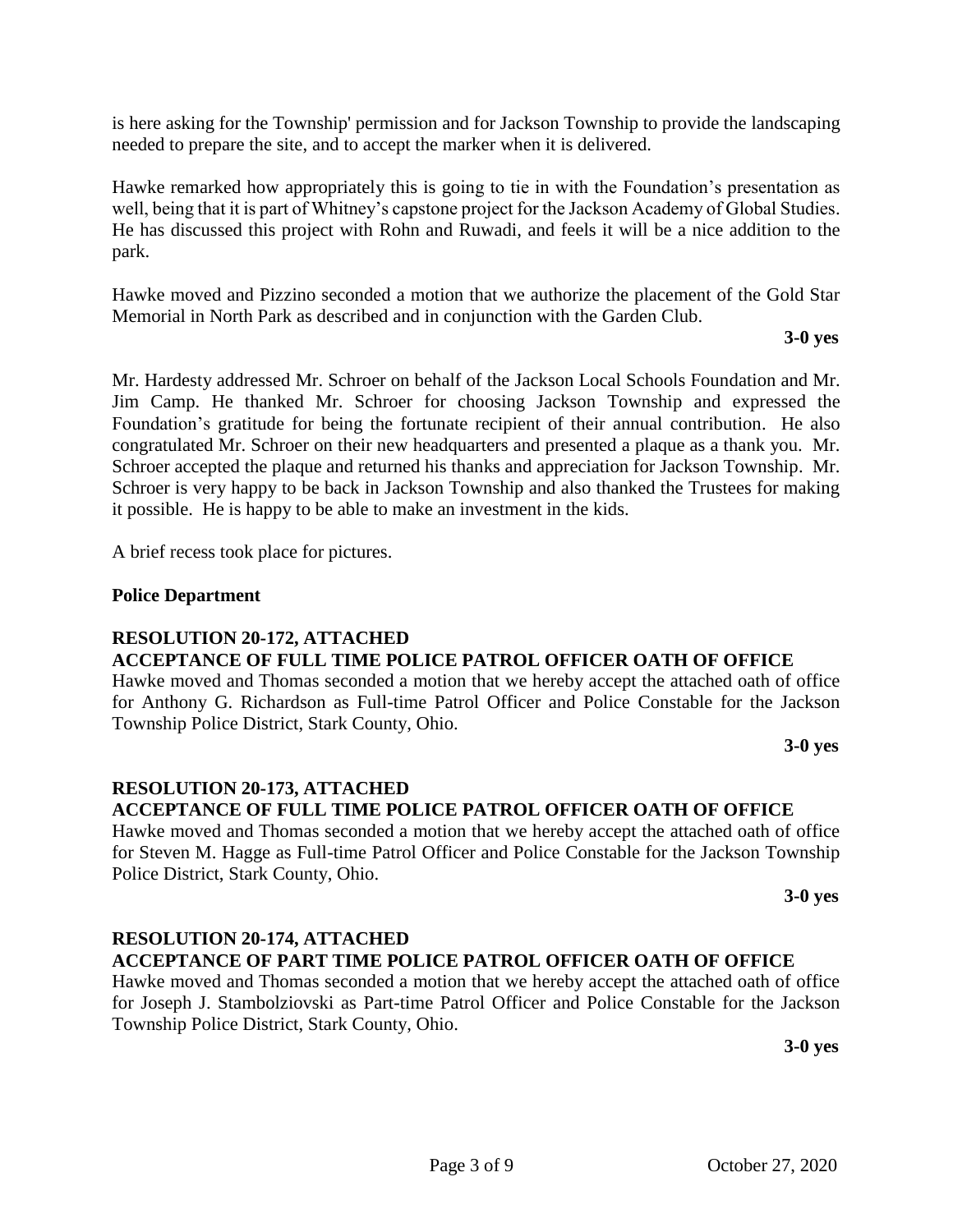#### **RESOLUTION 20-175, ATTACHED FULL TIME SECRETARY 2**

Hawke moved and Thomas seconded a motion that we hereby authorize the hiring of Alycia A. Whitton to the full-time position of Secretary 2 for the Jackson Township Police Department, effective October 31, 2020 at 0800 hours, at the Secretary 2 Start Rate (\$18.2140 per hour) as set forth in the Negotiated Agreement between the Jackson Township Board of Trustees and the Fraternal Order of Police, Ohio Labor Council, Inc., Office and Clerical Employees.

Be it further resolved that Alycia A. Whitton shall complete a probationary period of seven hundred thirty (730) days during which time she may be terminated without cause by the Board of Trustees.

#### **ATTACHMENT 10/27/20 B**

Hawke moved and Thomas seconded a motion to approve an unpaid medical leave of absence for Walter L. Peters and to extend health benefits from October 23, 2020 through November 30, 2020, with the exception that the unpaid leave of absence and health benefit terminates if the employee separates from Township employment, or separates pursuant to an OPERS approved benefit.

**3-0 yes**

**3-0 yes**

#### **Administration Department**

#### **ATTACHMENT 10/27/20 C**

Hawke moved and Pizzino seconded a motion to approve the appropriation transfer request from account code 319.110.5387 Discretionary – Admin General Capital, to account code 319.110.5702 Vehicle Purchase – GF Capital - Admin, in the amount of \$37,137.20.

#### **3-0 yes**

#### **RESOLUTION 20-176, ATTACHED AV UPGRADE AGREEMENT**

Hawke moved and Pizzino seconded a motion that we hereby adopt and authorize the placement of the Board Chairman's signature upon the attached AV Upgrade Agreement with Eighth Day Sound.

**2-1 yes**

#### **ATTACHMENT 10/27/20 D**

Hawke moved and Thomas seconded a motion to authorize and place the Board members' signatures on a letter of support for JobsOhio Commercial Air Service Restoration Fund.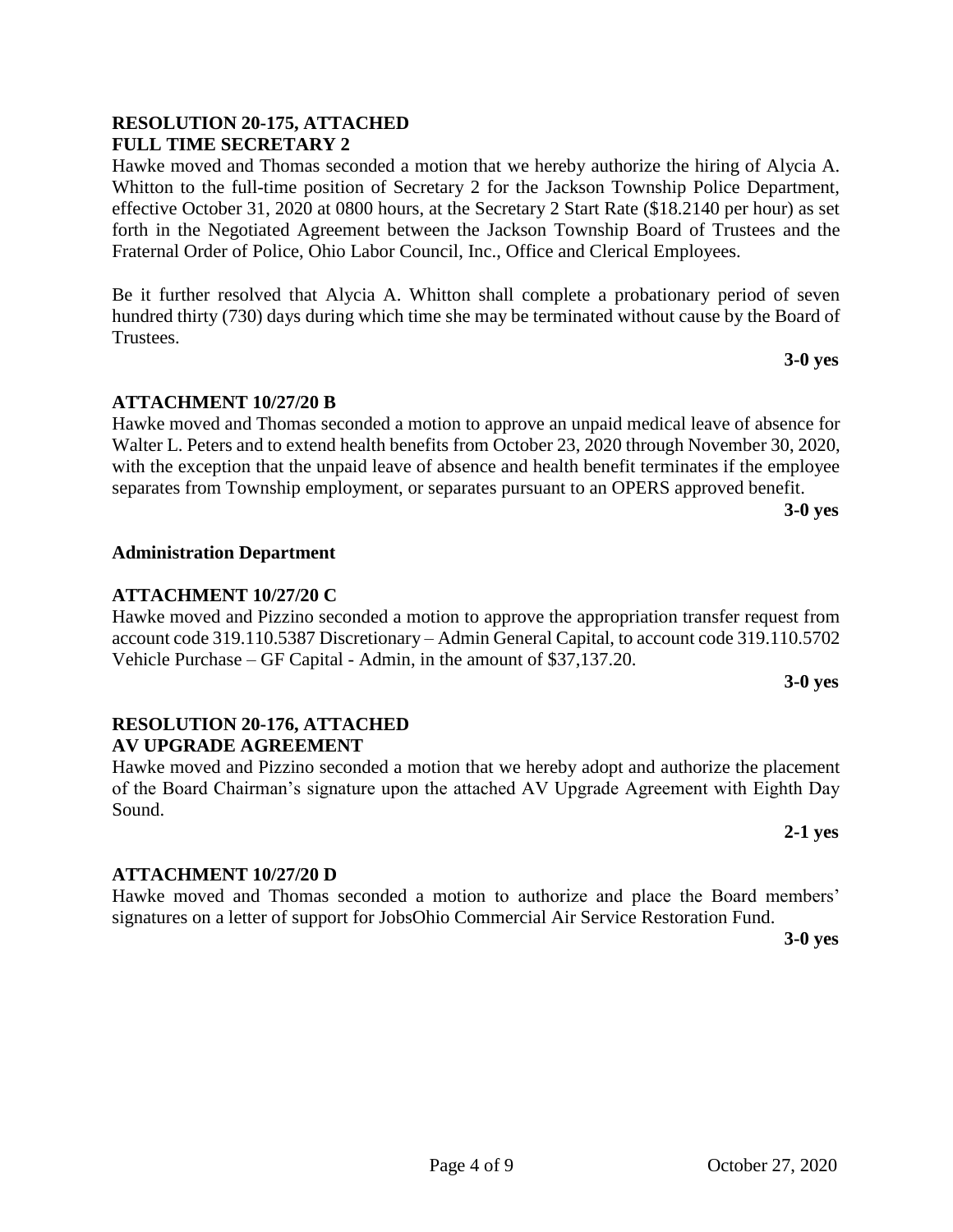#### **Public Works Department**

#### **RESOLUTION 20-177, ATTACHED PUBLIC WORKS COST SHARE**

Hawke moved and Thomas seconded a motion whereas the Public Works Department consists of three (3) divisions; the Highway Division, Central Maintenance Division and the Park and Recreation Division; and,

Whereas, the Public Works Director, Public Works Administrative Assistant and the Public Works Clerical Assistant provide direct support to all three (3) divisions of the department;

Be it further resolved that, effective January 1, 2021, the total salary and benefits (accumulated and health insurance) associated with the positions of Public Works Director, Public Works Administrative Assistant and the Public Works Clerical Assistant shall be apportioned amongst the three divisions' annual budgets as follows:

- 1. Central Maintenance Division shall be responsible for ten (10%) percent.
- 2. Park & Recreation Division shall be responsible for twenty-five (25%) percent.
- 3. Highway Division shall be responsible for sixty-five (65%) percent.

#### **Highway Division**

#### **ATTACHMENT 10/27/20 E**

Hawke moved and Pizzino seconded a motion to accept the attached retirement notice from Full-Time Labor Specialist, Thomas S. Shonk, effective November 13, 2020 at 0800 hours.

**3-0 yes**

**3-0 yes**

#### **ATTACHMENT 10/27/20 F**

Hawke moved and Thomas seconded a motion to approve Budget Module 2020-37 for the funds to purchase a 2017 scissor lift to be used by multiple departments in the amount of \$6,442.00.

**3-0 yes**

#### **ATTACHMENT 10/27/20 G**

Hawke moved and Thomas seconded a motion to approve the appropriation transfer request from account code 202.310.5387 Discretionary – Hwy, to account code 202.310.5652 Equipment Purchase - Hwy, in the amount of \$6,442.15.

**3-0 yes**

#### **ATTACHMENT 10/27/20 H**

Hawke moved and Thomas seconded a motion to approve the appropriation transfer request from account code 204.310.5387 Discretionary – Hwy, to account code 204.310.5396 Vehicle Maint & Repairs, in the amount of \$40,000.00.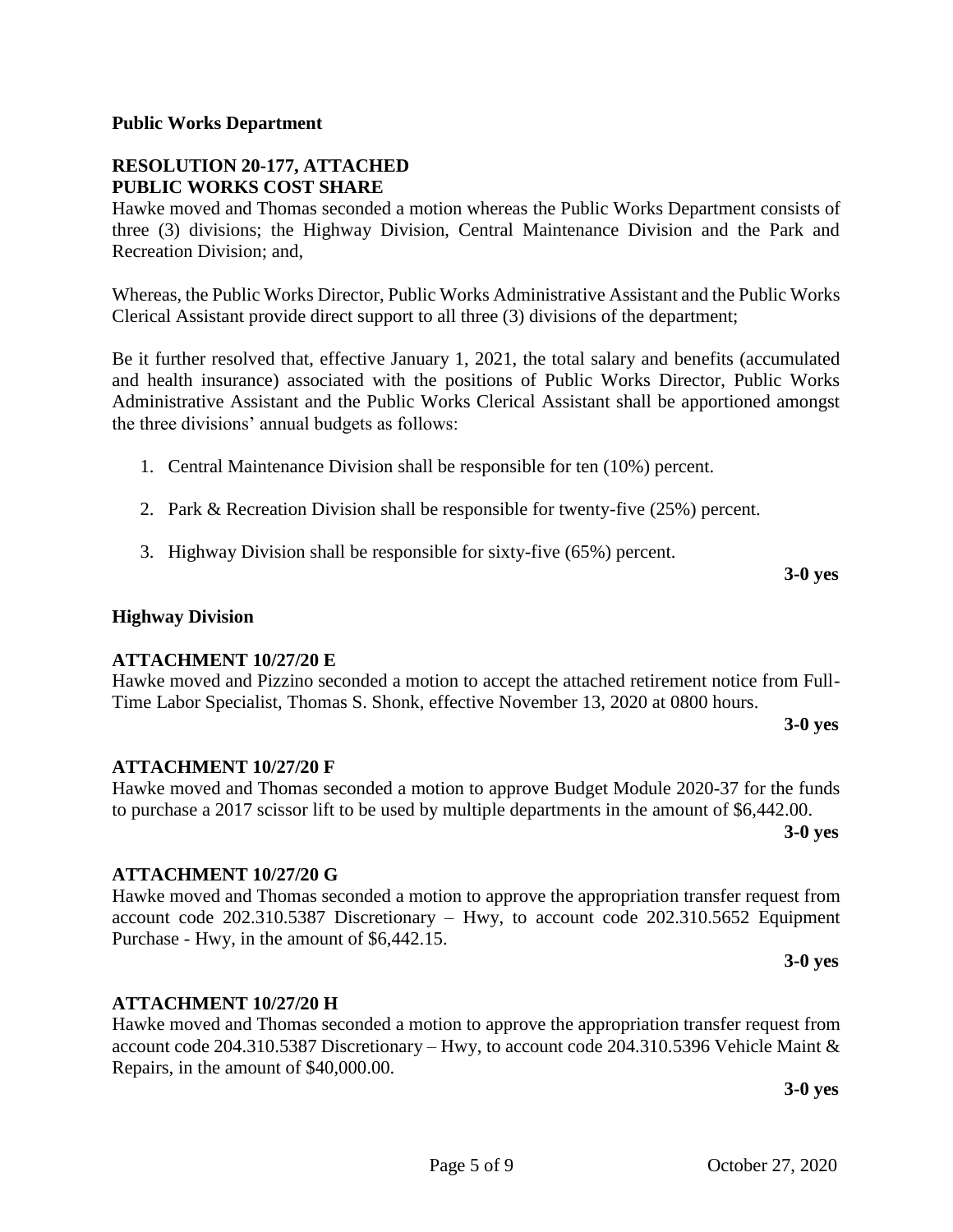#### **RESOLUTION 20-178, ATTACHED ELECTRIC SCISSOR LIFT PURCHASE**

Hawke moved and Thomas seconded a motion that pursuant to ORC Section 5549.21, we hereby adopt and authorize the attached purchase from Razor Rents for the purchase of one (1) used 2017 JLG 3246ES Electric Scissor Lift in the total amount of \$15,500.00.

Hawke moved and Thomas seconded a motion to approve the appropriation transfer request from account code 214.510.5769 Tunnel, to account code 214.510.5652 Park Equipment, in the amount of \$100,000.00 and to account code 214.510.5762 Park Capital, in the amount of \$100,000.00 for

Hawke moved and Thomas seconded a motion that pursuant to ORC Section 125.04, we hereby adopt and authorize the placement of the Board Chairman's signature upon the attached Contract Quotation with Bair's Lawn & Garden for the purchase of a Toro Zero Turn 7500 Yanmar Diesel RD Mower as described in the quote for a total amount of \$17,762.00, which the prices are listed

 **2-0 yes, 1 abstain**

**3-0 yes**

**3-0 yes**

# **3-0 yes**

**3-0 yes**

#### **3-0 yes**

## account code 101.115.5432 Computer Serv - CM, to account code 101.115.5524 Vehicle Parts/Supplies - CM, in the amount of \$6,500.00.

### **Fire Department**

**Park Division**

**ATTACHMENT 10/27/20 I**

a total amount of \$200,000.00.

in the State Purchasing Contract.

**Central Maintenance Division**

**ATTACHMENT 10/27/20 J**

**RESOLUTION 20-179, ATTACHED PARK DIVISION MOWER PURCHASE**

Hawke moved and Pizzino seconded a motion to accept a donation of \$50.00 from Fiesta Acapulco Mexican Grill.

Hawke moved and Thomas seconded a motion to approve the appropriation transfer request from

**Zoning and Planning Department**

### **ATTACHMENT 10/27/20 K**

Hawke moved and Pizzino seconded a motion to submit a notice to the County Auditor for fees and expense for mowing noxious weeds at 6525 & 6487 Hills and Dales Rd NW, Parcel Nos. 1630431 & 1630433, SE Qtr. Section 27, Jackson Township.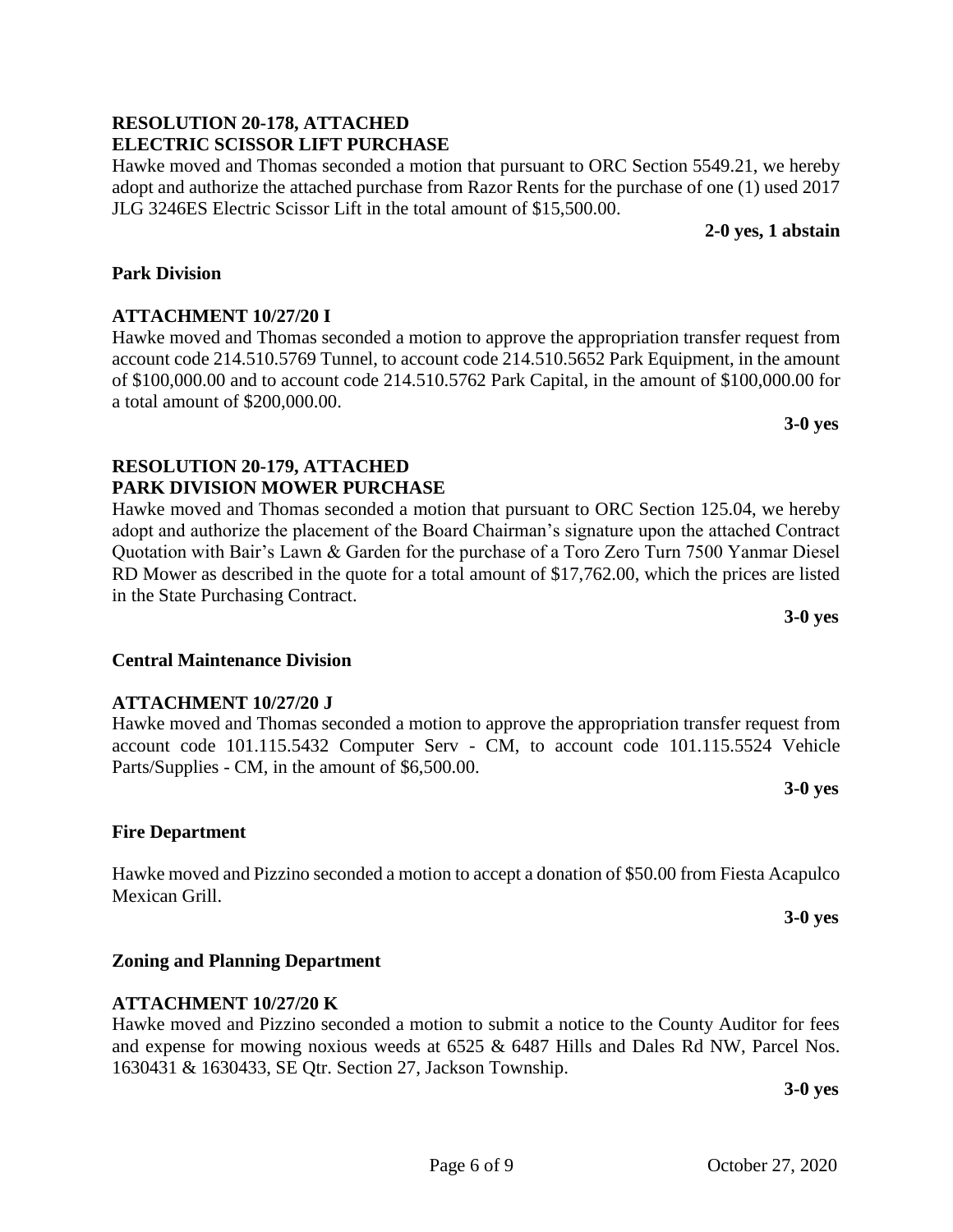#### **ATTACHMENT 10/27/20 L**

5:00 p.m. Public Hearing – 7811 Parkford St NW, Jackson Township. Poindexter received the Return Receipt from the mortgage company, but not from property owner. Therefore, she is requesting that the hearing be continued to November 24, 2020 to allow time to notify property owner again.

Hawke moved and Pizzino seconded a motion to continue the public hearing till 5:00 p.m. on November 24, 2020.

#### **Fiscal Department**

#### **ATTACHMENT 10/27/20 M**

Hawke moved and Thomas seconded a motion to pay the bills in the amount of \$802,996.64.

#### **ATTACHMENT 10/27/20 N & O**

Hawke moved and Pizzino seconded a motion to approve the minutes of the October 13, 2020 and October 16, 2020 Board of Trustees' meeting.

#### **ATTACHMENT 10/27/20 P**

Hawke moved and Thomas seconded a motion to approve the appropriation transfer request from account code 101.111.5951 Trf JEDD to #210 Fire Levy, to account code 101.111.5958 Trf JEDD to #318 Fire Cap, in the amount of \$50,000.00 and from account code 101.111.5956 Trf JEDD to #209 Police Levy, to account code 101.111.5965 Trf JEDD to #315 Police Cap, in the amount of \$50,000.00 for a total transfer of \$100,000.00.

#### **ATTACHMENT 10/27/20 Q**

Hawke moved and Pizzino seconded a motion to send the request for an Additional Amended Certificate to the Stark County Auditor.

#### **ATTACHMENT 10/27/20 R**

Hawke moved and Pizzino seconded a motion to approve the supplemental appropriations in the amount of \$1,443,519.85.

#### **ATTACHMENT 10/27/20 S**

Hawke moved and Thomas seconded a motion to accept the Amounts and Rates as determined by the Budget Commission and authorizing the necessary Tax Levies and certifying them to the County Auditor for 2021.

**3-0 yes**

**3-0 yes**

**3-0 yes**

**3-0 yes**

**3-0 yes**

**3-0 yes**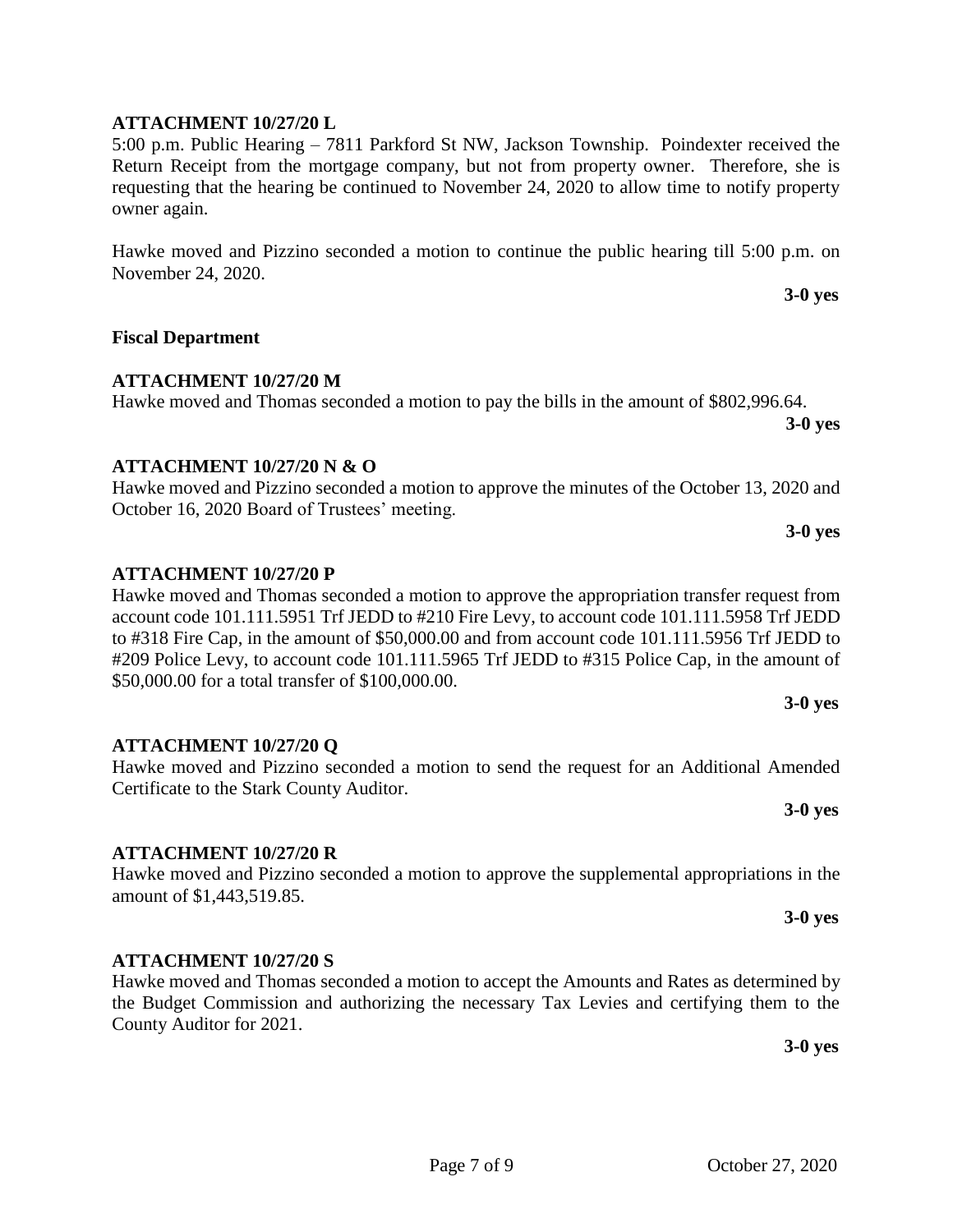#### **Routine Business**

#### **Announcements**

- Next regular **Board of Trustees'** meeting, November 10, 2020, 4:00 p.m., Executive Session and/or Work Session; 5:00 p.m., General Session, Township Hall.
- **LOGIC**, November 5, 2020, 9:00 a.m., via video conference. Those interested in participating should call (330) 830-4285.
- **Zoning Meetings**:
	- Zoning Commission October 29, 2020, 5:00 p.m., Jackson High School Performing Arts Center
	- Board of Zoning Appeals November 12, 2020, 4:30 p.m., via video conference. Those interested in participating should call (330) 832-8023.
- **CIC**, November 19, 2020, 8:00 a.m., Township Hall.
- **Yard Debris / Waste Site**
	- Secure load before leaving for site
	- No plastic bags
- **Halloween Trick or Treat**, Saturday, October 31, 2020, 3:00 p.m. to 5:00 p.m.

**Old Business – None**

#### **New Business**

#### **RESOLUTION 20-180, ATTACHED FIRE DEPARTMENT FULL TIME FIREFIGHTER/PARAMEDIC CONDITIONAL APPOINTMENT**

Hawke moved and Thomas seconded a motion that pursuant to the Fulltime Firefighter/Paramedic hiring policy, the Township's Personnel Hiring Policy and pursuant to authority granted in ORC Section 505.38 "to provide for the employment of firefighters as it considers best", we hereby appoint Clark A. DeVitis to the position of Fulltime Firefighter/Paramedic, conditioned on successful completion of a medical evaluation as to the condition of the individual as it relates to the performance of the duties of a Fulltime Firefighter/Paramedic, background check, negative drug screen, and other testing requirements.